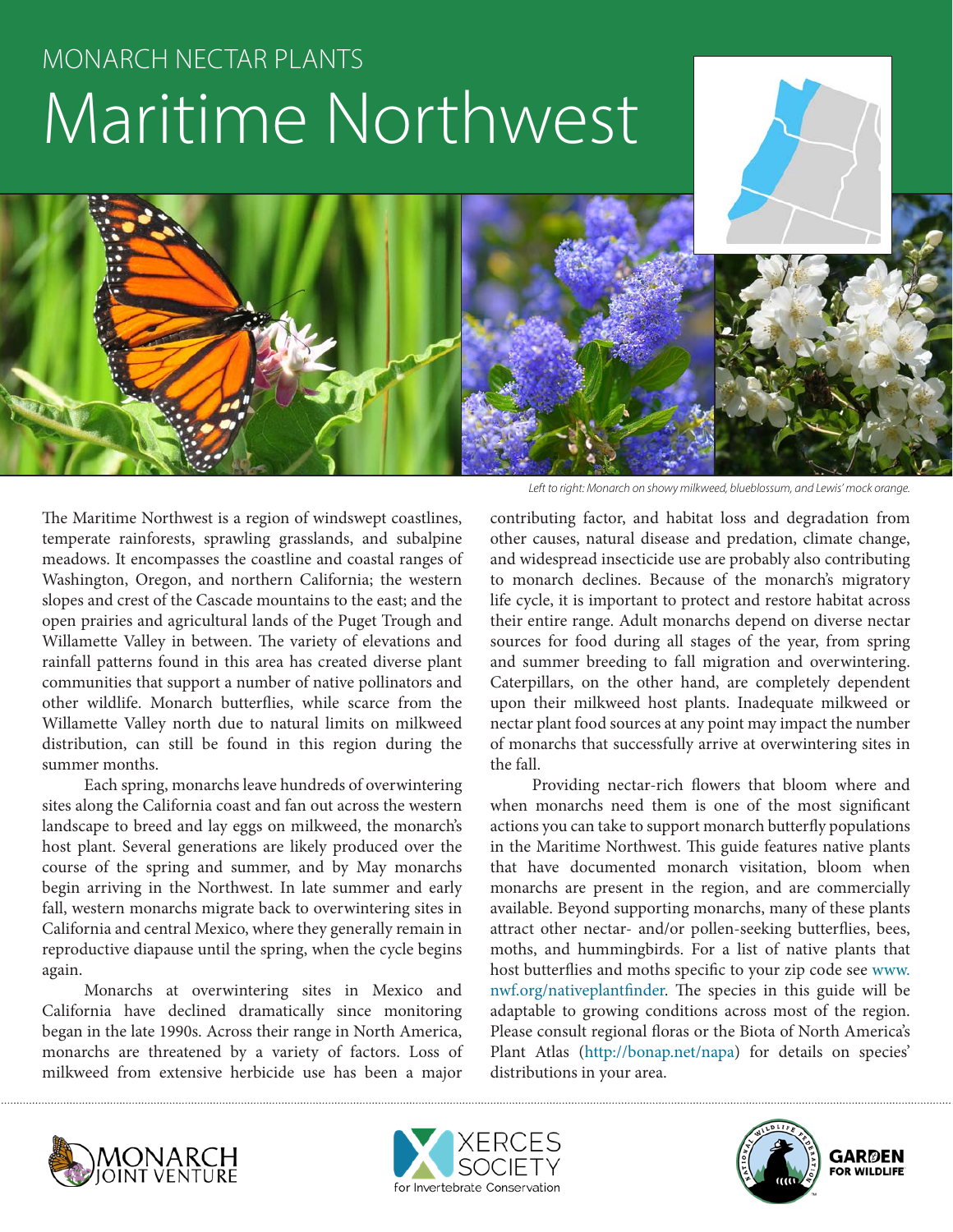

| <b>Bloom</b>            | <b>Common Name</b>       | <b>Scientific Name</b>             | <b>Flower Color</b> | Max.<br><b>Height</b> | <b>Water</b><br><b>Needs</b> | <b>Notes</b>                                                                                                          |
|-------------------------|--------------------------|------------------------------------|---------------------|-----------------------|------------------------------|-----------------------------------------------------------------------------------------------------------------------|
|                         | <b>Forbs</b>             |                                    |                     | (Feet)                | Low, Medium,<br>or High      | All species perennials unless otherwise noted. Monarchs are present May through September in the Maritime NW.         |
| <b>Spring to Summer</b> | Bluedicks                | Dichelostemma capitatum            | Purple              | 3                     | $\mathbf{L}$                 | Attracts other bees, butterflies, and hummingbirds. An early spring bloomer.                                          |
|                         | California compassplant  | Wyethia angustifolia               | Yellow              | 2                     | M                            | Drought tolerant with big yellow flowers.                                                                             |
|                         | Common sunflower         | Helianthus annuus                  | Yellow              | -5                    | $\mathbf{M}$                 | Annual. A favorite of many bee species. Easy to establish and tolerant of clay soils.                                 |
| <b>Spring to Fall</b>   | Coastal sand verbena     | Abronia latifolia                  | Yellow              |                       | L/M                          | Tolerates salt spray and prefers sandy soils. Can bloom year-round.                                                   |
|                         | Cobwebby thistle         | Cirsium occidentale                | Pink/white/purple   |                       | $\mathbf{L}$                 | Biennial. Attracts bees, butterflies, and hummingbirds. Larval host for several butterfly species.                    |
| <b>Summer</b>           | Lyall aster              | Symphyotrichum hendersonii         | Blue/purple         | $\overline{5}$        | L/M                          | Good nectar plant for native bees and butterflies.                                                                    |
|                         | Narrow-leaved milkweed   | Asclepias fascicularis             | Pink/white          | 3                     | $\mathbf M$                  | Monarch caterpillar host plant. Tolerates clay soils and wet or dry conditions.                                       |
|                         | Pacific aster            | Symphyotrichum chilense            | Purple              | $\overline{5}$        | $\mathbf{L}$                 | One of the latest fall-blooming plants. Important for pre-hibernation bumble bee queens. Clay tolerant.               |
|                         | Sierra larkspur          | Delphinium glaucum                 | Blue/purple         | 6                     | H                            | Attractive to butterflies and hummingbirds.                                                                           |
|                         | Western vervain          | Verbena lasiostachys               | Purple              | 3                     | $\mathbf{L}$                 | Can be aggressive in the garden. Long bloom season. Attracts butterflies.                                             |
| <b>Summer to Fall</b>   | Heartleaf milkweed       | Asclepias cordifolia               | Pink/purple         | 3                     | $\mathbf{L}$                 | Monarch caterpillar host plant. Extremely drought tolerant once established. Appropriate for Southern Oregon gardens. |
|                         | Mountain monardella      | Monardella odoratissima            | White/purple        |                       | $\mathbf{L}$                 | Does best at mid to high elevations. Attracts many species of butterflies.                                            |
|                         | Rough Canada goldenrod   | Solidago canadensis var. salebrosa | Yellow              |                       | M                            | Can be aggressive in the garden.                                                                                      |
|                         | Showy milkweed           | Asclepias speciosa                 | Pink/green/purple   | 3                     | $\mathbf M$                  | Monarch caterpillar host plant. Extremely attractive monarch nectar plant.                                            |
|                         | Sulphur-flower buckwheat | Eriogonum umbellatum               | Yellow              | 3                     | $\mathbf{L}$                 | Attracts many species of bees and butterflies.                                                                        |
|                         | Western coneflower       | Rudbeckia occidentalis             | Brown/green         | 6                     | L/M                          | A favorite of bees.                                                                                                   |
| <b>Shrubs and Vines</b> |                          |                                    |                     |                       |                              |                                                                                                                       |
| <b>Spring to Summer</b> | Blueblossom              | Ceanothus thyrsiflorus             | Blue                | 15                    | $\mathbf{L}$                 | Amazing pollinator plant. Host plant to many butterfly species. Birds will eat the seeds.                             |
|                         | Lewis' mock orange       | Philadelphus lewisii               | White               | 10                    | $\mathbf{L}$                 | Flowers give off amazing orange fragrance and attract bees, butterflies, and hummingbirds.                            |
|                         | Littleflower penstemon   | Penstemon procerus                 | Blue/purple         |                       | $\mathbf{L}$                 | Great for rock gardens. Attracts hummingbirds.                                                                        |
| <b>Spring to Fall</b>   | Western white clematis   | Clematis ligusticifolia            | White               | 20                    | $M_{\odot}$                  | Semi-woody vine. Widely adaptable and tough species that can form a dense mass if not controlled.                     |
| <b>Summer</b>           | California buckeye       | Aesculus californica               | White/pink          | 20                    | M                            | Nectar source for many native butterflies.                                                                            |
|                         | Coyotebrush              | Baccharis pilularis                | White/yellow        | 6                     | $\mathbf{L}$                 | Extremely drought tolerant.                                                                                           |
|                         | Nettleleaf giant hyssop  | Agastache urticifolia              | Purple/red          | $\overline{2}$        | $\mathbf{L}$                 | Establishes better from transplant than seed. Tolerates clay soil and wet conditions.                                 |
| <b>Summer to Fall</b>   | Rubber rabbitbrush       | Ericameria nauseosa                | Yellow              | 8                     | $\mathbf{L}$                 | Very drought tolerant. Extremely attractive to monarchs.                                                              |